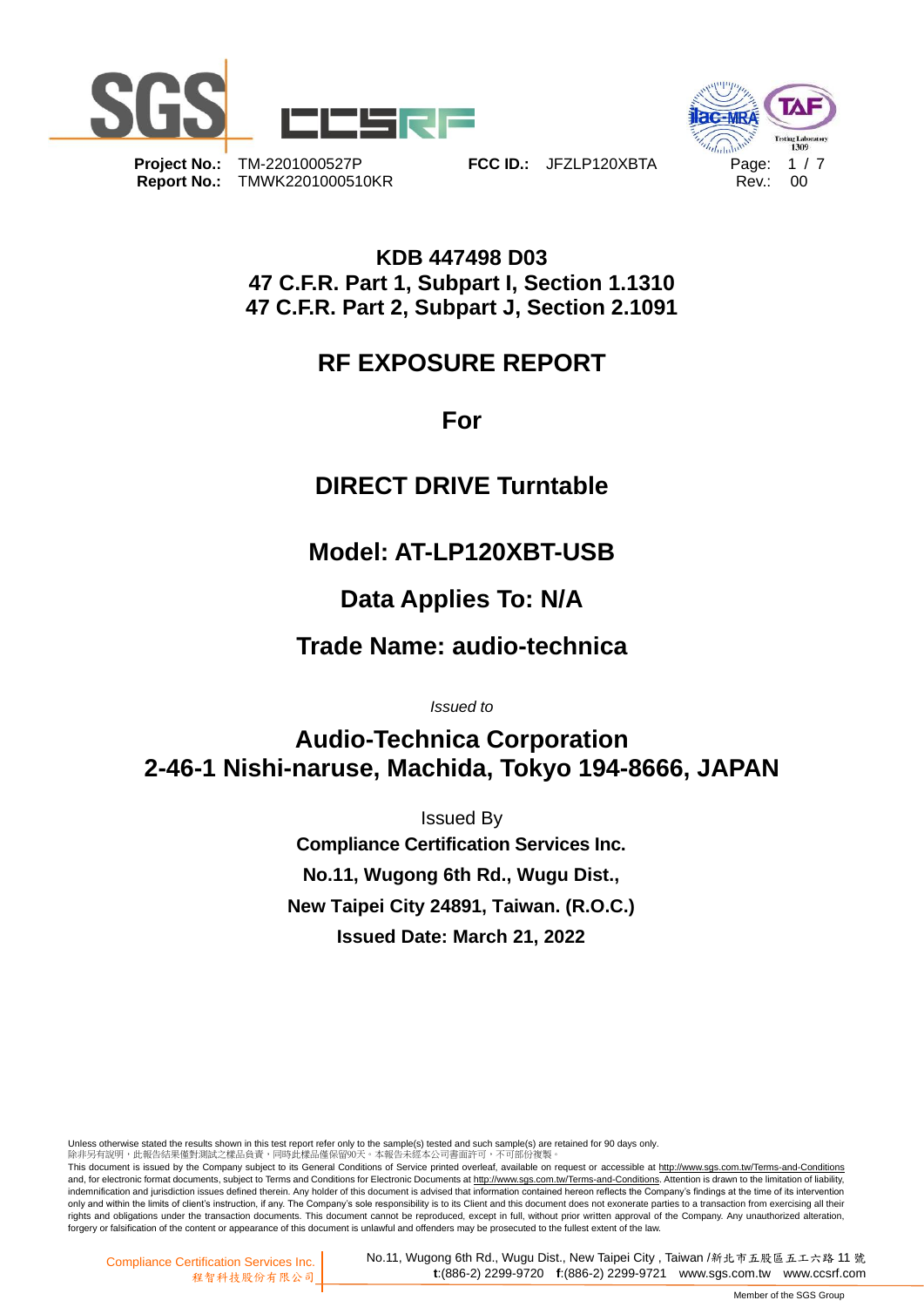

Page: 2 / 7<br>Rev.: 00

# **REVISION HISTORY**

| Rev. | Date<br><b>Issue</b> | <b>Revisions</b> | Effect<br>Page | Revised By  |
|------|----------------------|------------------|----------------|-------------|
| 00   | March 21, 2022       | Initial Issue    | ALL            | Angel Cheng |
|      |                      |                  |                |             |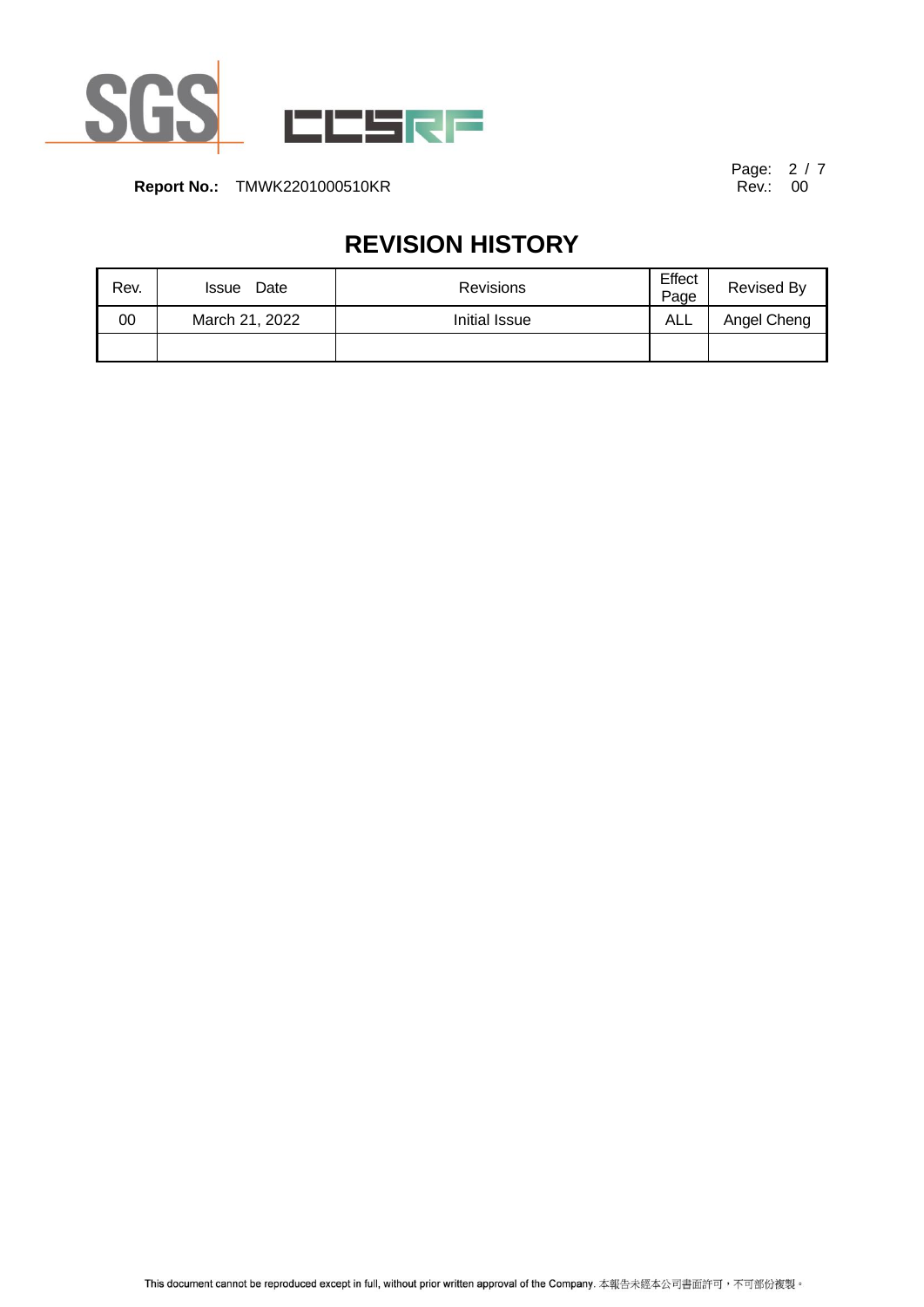

Page: 3 / 7<br>Rev.: 00

#### **TABLE OF CONTENTS**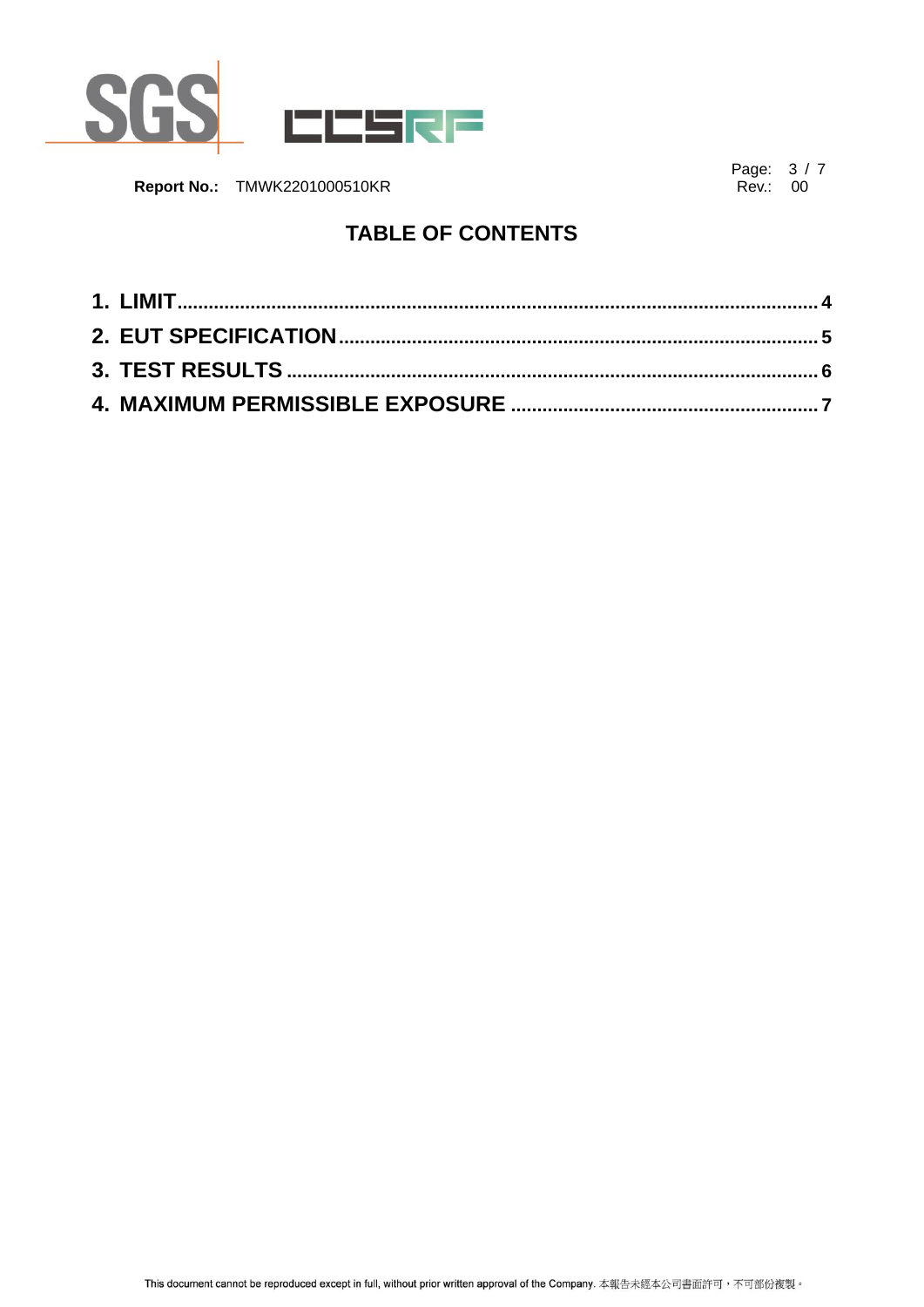

Page: 4 / 7<br>Rev.: 00

### <span id="page-3-0"></span>**1. TEST RESULT CERTIFICATION**

#### **We hereby certify that:**

The equipment has been tested by Compliance Certification Services Inc., and found compliance with the requirement of the applicable standards. The test record, data evaluation and Equipment under Test (EUT) configurations represented herein are true and accurate accounts of the measurement of the sample's RF characteristics under the conditions specified in this report.

| <b>APPLICABLE STANDARDS</b>                                                                                                                             |                         |  |  |
|---------------------------------------------------------------------------------------------------------------------------------------------------------|-------------------------|--|--|
| <b>STANDARD</b>                                                                                                                                         | <b>TEST RESULT</b>      |  |  |
| KDB 447498 D03                                                                                                                                          |                         |  |  |
| 47 C.F.R. Part 1, Subpart I, Section 1.1310                                                                                                             | No non-compliance noted |  |  |
| 47 C.F.R. Part 2, Subpart J, Section 2.1091                                                                                                             |                         |  |  |
| <b>Statements of Conformity</b>                                                                                                                         |                         |  |  |
| Determining compliance shall be based on the results of the compliance measurement,<br>not taking into account measurement instrumentation uncertainty. |                         |  |  |

*Approved by:*

Komil Javi

Kevin Tsai Deputy Manager Compliance Certification Services Inc.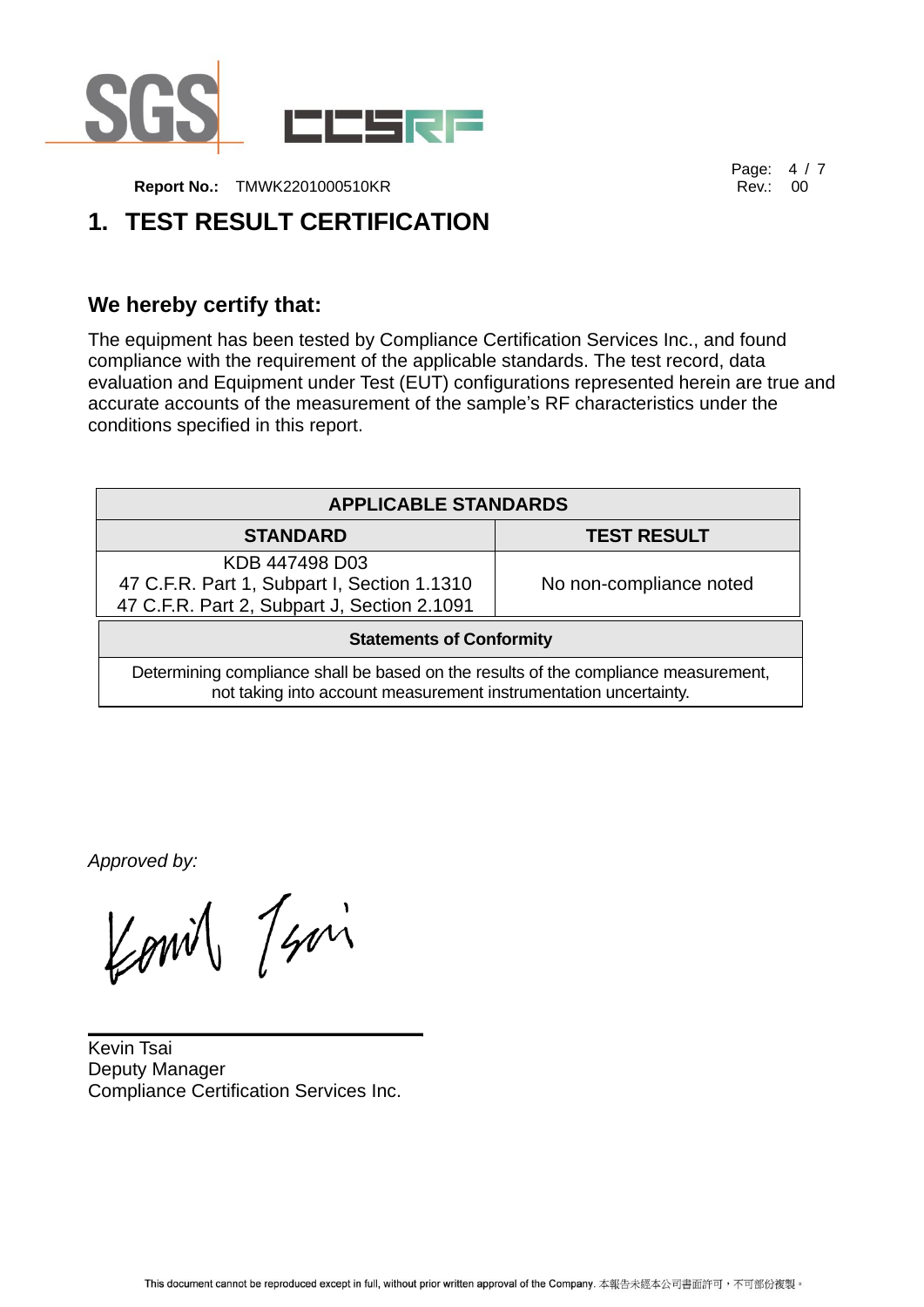

**Report No.:** TMWK2201000510KR **Report No.: TMWK2201000510KR** 

Page: 5 / 7

#### **2. LIMIT**

According to §15.247(i), systems operating under the provisions of this section shall be operated in a manner that ensures that the public is not exposed to radio frequency energy levels in excess of the Commission's guidelines. See § 1.1307(b)(1) of this chapter.

#### <span id="page-4-0"></span>**3. EUT SPECIFICATION**

| <b>EUT</b>                             | <b>DIRECT DRIVE Turntable</b>                                                                                                          |                                                                            |                                                                      |  |  |
|----------------------------------------|----------------------------------------------------------------------------------------------------------------------------------------|----------------------------------------------------------------------------|----------------------------------------------------------------------|--|--|
| <b>Model</b>                           | AT-LP120XBT-USB                                                                                                                        |                                                                            |                                                                      |  |  |
| <b>Brand</b>                           | audio-technica                                                                                                                         |                                                                            |                                                                      |  |  |
| <b>RF Module</b>                       | <b>Sunitec</b>                                                                                                                         | <b>Model:</b>                                                              | <b>BM356</b>                                                         |  |  |
| <b>Frequency band</b><br>(Operating)   | 802.11b/g/n HT20: 2412MHz ~ 2462MHz<br>802.11n HT40: 2422MHz ~ 2452MHz<br>Others 2402MHz ~ 2480MHz (BT3.0 BT 4.0 BT5.0)<br>$\boxtimes$ |                                                                            |                                                                      |  |  |
| <b>Device category</b>                 | Portable (<20cm separation)<br>Mobile (>20cm separation)<br><b>Others</b>                                                              |                                                                            |                                                                      |  |  |
| <b>Exposure</b><br>classification      | Occupational/Controlled exposure $(S = 5mW/cm2)$<br><b>General Population/Uncontrolled exposure</b><br>$(S=1mW/cm2)$                   |                                                                            |                                                                      |  |  |
| <b>Antenna</b><br><b>Specification</b> | Multilayer Chip Antenna / Gain:                                                                                                        | 1.50 dBi                                                                   | (Numeric gain:<br>1.41)<br>worst                                     |  |  |
| <b>Maximum Average</b><br>output power | GFSK:<br>8-DPSK<br>GFSK(4.0)<br>GFSK(5.2)                                                                                              | 1.71 dBm<br>$-1.09$ dBm<br>$-3.50$ dBm<br>$-3.39$ dBm                      | $(1.483$ mW)<br>$(0.777 \text{ mW})$<br>$(0.447$ mW)<br>$(0.458$ mW) |  |  |
| <b>Maximum</b><br><b>Tune up Power</b> | GFSK:<br>8-DPSK:<br>GFSK(4.0)<br>GFSK(5.2)                                                                                             | 2.50 dBm<br>$-0.50$ dBm<br>$-3.50$ dBm<br>$-2.50$ dBm                      | $(1.778$ mW)<br>$(0.891$ mW)<br>$(0.447$ mW)<br>$(0.562$ mW)         |  |  |
| <b>Evaluation applied</b>              | <b>MPE Evaluation*</b><br>$\times$<br><b>SAR Evaluation</b><br>N/A                                                                     |                                                                            |                                                                      |  |  |
| <b>Reported Date</b>                   | March 15, 2022                                                                                                                         | Note: RF power data reference report (TMTN2201000126NR & TMTN2201000127NR) |                                                                      |  |  |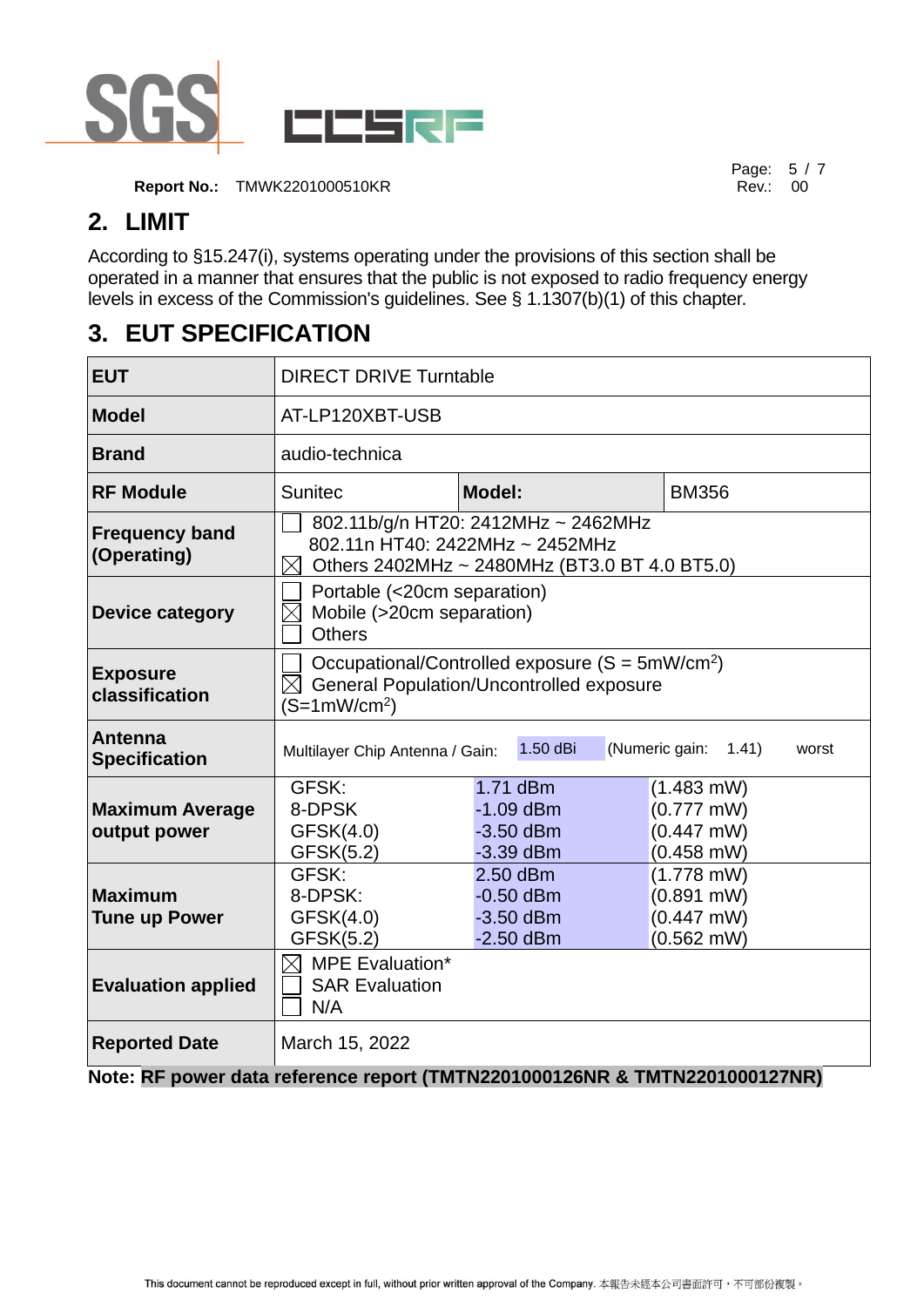

#### <span id="page-5-0"></span>**4. TEST RESULTS**

#### **No non-compliance noted.**

**Calculation** Given *d*  $E = \frac{\sqrt{30 \times P \times G}}{4}$  & 377  $S = \frac{E^2}{2\pi}$ *Where E = Field strength in Volts / meter P = Power in Watts G = Numeric antenna gain d = Distance in meters S = Power density in milliwatts / square centimeter*

Combining equations and re-arranging the terms to express the distance as a function of the remaining variables yields:

$$
S = \frac{30 \times P \times G}{377d^2}
$$

Changing to units of mW and cm, using:

*P (mW) = P (W) / 1000 and d (cm) = d(m) / 100*

Yields

$$
S = \frac{30 \times (P/1000) \times G}{377 \times (d/100)^2} = 0.0796 \times \frac{P \times G}{d^2}
$$
 Equation 1

*Where d = Distance in cm P = Power in mW G = Numeric antenna gain S = Power density in mW / cm<sup>2</sup>* Page: 6 / 7<br>Rev.: 00